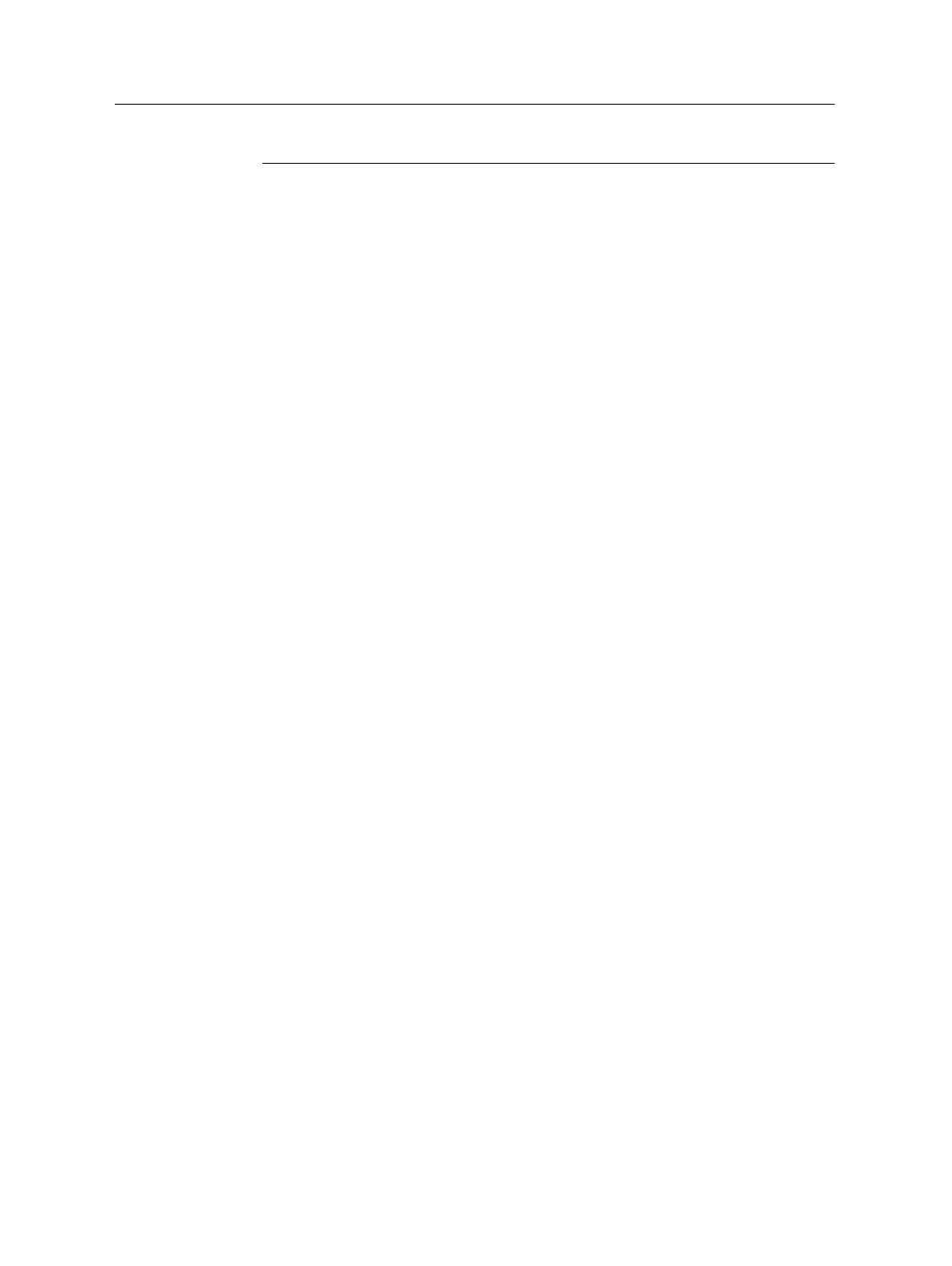## **INSTALLING MOPUPS NETWORK SHUTDOWN AGENT**

### **PRE-INSTALL CHECKLIST**

Before installing MopUPS Network Shutdown Agents you should be familiar with Shutdown concepts from pages II.22-25, Remote Security provisions explained on pages II.19, Licensing (page I.8).

| <b>Windows</b>                                                                                                                                                                                     | <b>Unix</b>                                                                                                                                                                                                                                                                                                                                                                                                    | <b>NetWare</b>                                                                                                                                                                                                                    |
|----------------------------------------------------------------------------------------------------------------------------------------------------------------------------------------------------|----------------------------------------------------------------------------------------------------------------------------------------------------------------------------------------------------------------------------------------------------------------------------------------------------------------------------------------------------------------------------------------------------------------|-----------------------------------------------------------------------------------------------------------------------------------------------------------------------------------------------------------------------------------|
| Log in as a user with<br>Administrator privileges.                                                                                                                                                 | You must be logged in as<br>"root"                                                                                                                                                                                                                                                                                                                                                                             | Log in with Administrator<br>rights.                                                                                                                                                                                              |
| If your system has <i>autorun</i><br>enabled, the install<br>package will start<br>automatically when the CD<br>is mounted.<br>If not, double-click the<br>SETUP file in the CD root<br>directory. | Mount the MopUPS CD.<br>Change dir to your CD<br>mount point. Type:<br>sh install.unix.sh.<br>Follow Instructions on<br>screen.                                                                                                                                                                                                                                                                                | From a Windows<br>workstation, navigate to<br>mopups-nsa\netware<br>directory on the CD.<br>Copy the .zip archive to<br>your desktop. Follow<br>directions below for<br>download distribution.                                    |
| Download the file to your<br>desktop and double-click<br>the MopUPS P/R install file<br>icon.<br>< <mark>■</mark> Imdonsa-<br>0.00.030606-1-winnt-5.0<br>Version info                              | The WEB distribution files<br>are packaged with execute<br>permissions off. To set<br>execute permissions on,<br>type:<br>$chmod +x < fillename$<br>To run the GUI installer,<br>type:<br>./ <filename><br/>NOTE: To install manually,<br/>download the non-<br/>executable package that is<br/>appropriate for your<br/>system and install<br/>according to your standard<br/>package installation</filename> | Download the .zip archive<br>to your desktop and unzip<br>it.<br>Copy the CHLORIDE<br>directory to the SYS:<br>directory on the NetWare<br>server.<br>At the server console, type:<br>Load sys:\powervar\<br>mopnsa\bin\setup.nlm |
|                                                                                                                                                                                                    |                                                                                                                                                                                                                                                                                                                                                                                                                | procedure.                                                                                                                                                                                                                        |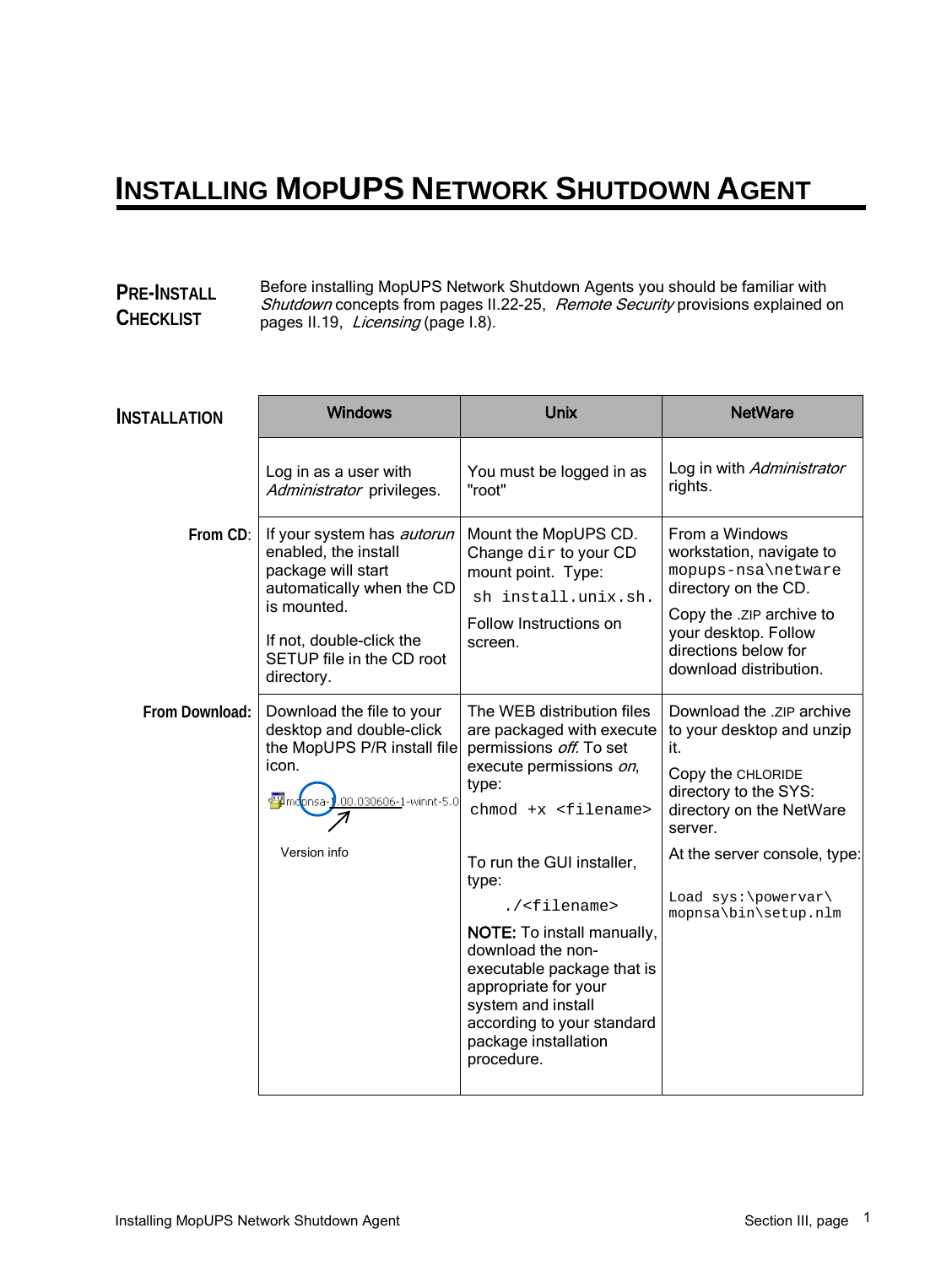# **INSTALLATION**

**CONT'D** A GUI install WIZARD is provided for Windows and UNIX.

> Under NetWare, the INSTALL/SETUP utility uses the NWSNUT interface from Novell. The step sequence is the same as illustrated here.

**Security**  The password entered here will **Password** be required to open a connection to the MopUPS service via TCP/IP.

> This password will be needed by MopUPS to enable the shutdown connection to this host. (See page II.25)

> The NEXT> button will be enabled once the password string has been verified.

**NSAL** If this is your first installation of MopUPS NSA, you should choose to enter your NSAL license key manually.

> If you've already entered a multihost NSAL key in a prior host installation, check the option to locate a license on the network and press NEXT>



Password cannot be blank

Kancel Next> Cancel

| MopUPS Network Shutdown Agent                                                                                                  | ?      |
|--------------------------------------------------------------------------------------------------------------------------------|--------|
| <b>Connectivity Solutions</b>                                                                                                  |        |
| Network License Key                                                                                                            |        |
| Please indicate whether you would like the Setup Assistant to automatically locate an available<br>license key on the network. |        |
| Locate license on the network<br>Æ                                                                                             |        |
| I will enter a license manually                                                                                                |        |
| ,,,,,,,,,,,,,,,,,,,,,,,,,,,,,,,<br>Nevt :<br>                                                                                  | Cancel |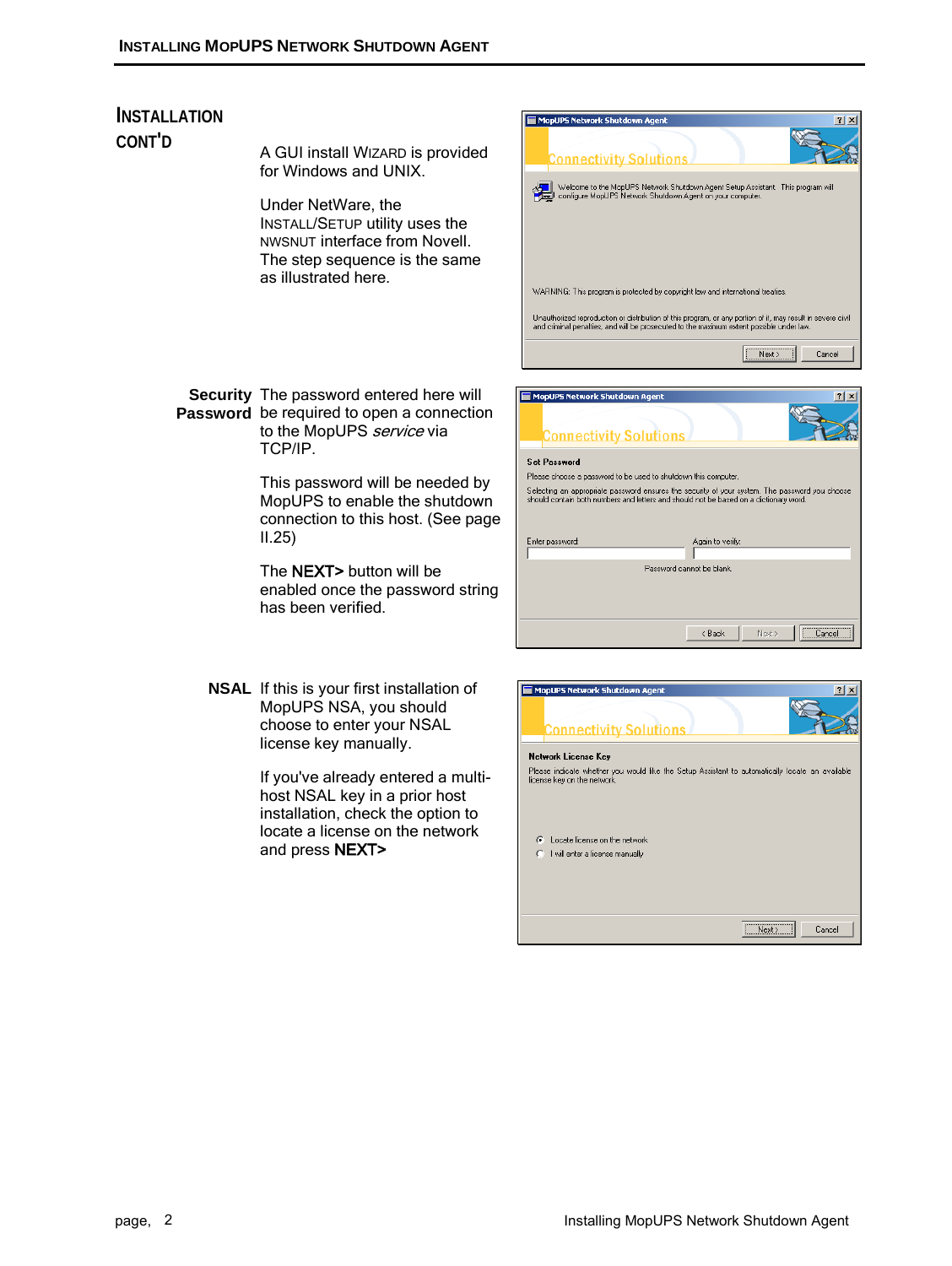#### **TCPIP**  For further security, you can **Security** change the default MOPNET port, or enable IP Filtering on the NSA service.

If you enable IP filtering, make sure to include an entry to allow connections from the IP address(s) assigned to the computers hosting MopUPS master service that will be configured to shutdown the computer hosting the NSA "slave" service.

See page II.19 for more information on IP filtering.

| <b>MopUPS Network Shutdown Agent</b>                                                                                            | ? x                        |
|---------------------------------------------------------------------------------------------------------------------------------|----------------------------|
| <b>Connectivity Solutions</b>                                                                                                   |                            |
| <b>TCP/IP Security Options</b>                                                                                                  |                            |
| Select how you wish to secure this server. Your options include IP Filtering,<br>password protection, or a combination of both. |                            |
| ⊽<br>Password Protection                                                                                                        | <b>IP Filters</b>          |
| Change Password                                                                                                                 |                            |
|                                                                                                                                 |                            |
|                                                                                                                                 |                            |
| MopNET Port:<br>칅<br>5055                                                                                                       | Delete<br>Edit<br>New.     |
|                                                                                                                                 |                            |
|                                                                                                                                 | Cancel<br>< Back<br>Next > |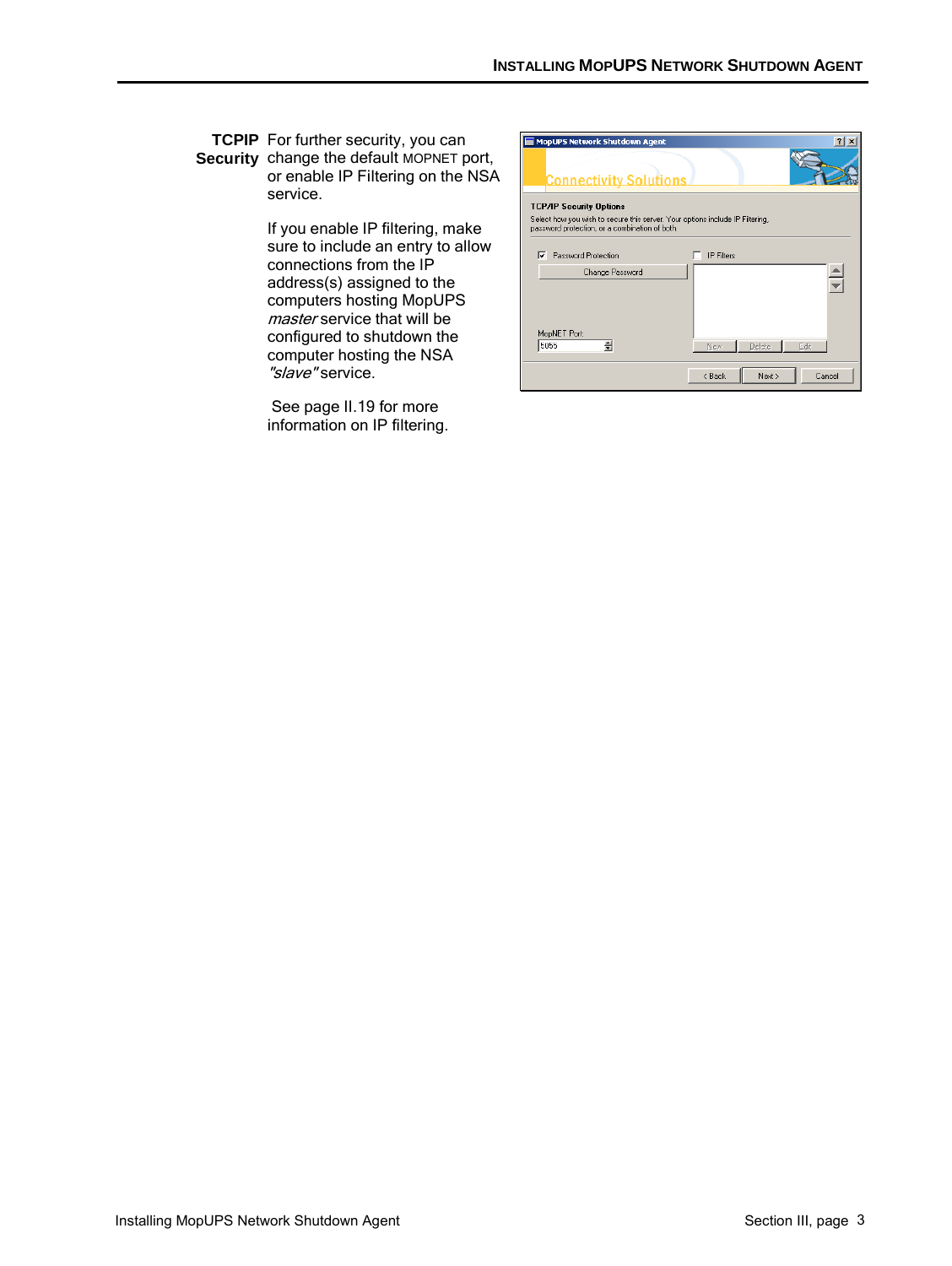#### **Autostart**

The default configuration will cause the MopUPS service to *start automatically* whenever the Host is started.

Unchecking this box will result in the service requiring manual start.

Production environments are typically configured for automatic start.

Manual startup is sometimes useful in lab or evaluation situations.



Autostart under NetWare: To cause the NSA service to load automatically, you will need to make the following entry in the server AUTOEXEC. NCF file:

load sys:\powervar\mopnsa\bin\mopnsa.nlm

#### Manual start or Windows: stop

Use the Windows Service Control Manager

#### UNIX:

The MopUPS NSA *Service* (daemon) can only be started or stopped from a "root" login.

To start or stop the MopUPS NSA daemon, type:

**/opt/mopups/bin/mopnsa start**

**/opt/mopups/bin/mopnsa stop**

#### NetWare:

The MopUPS NSA *Service* (NLM) can only be started or stopped from a "admin" login.

To start or stop the MopUPS NLM, type:

**load sys:\\powervar\mopnsa\bin\mopnsa.nlm unload sys:\\powervar\mopnsa\bin\mopnsa.nlm**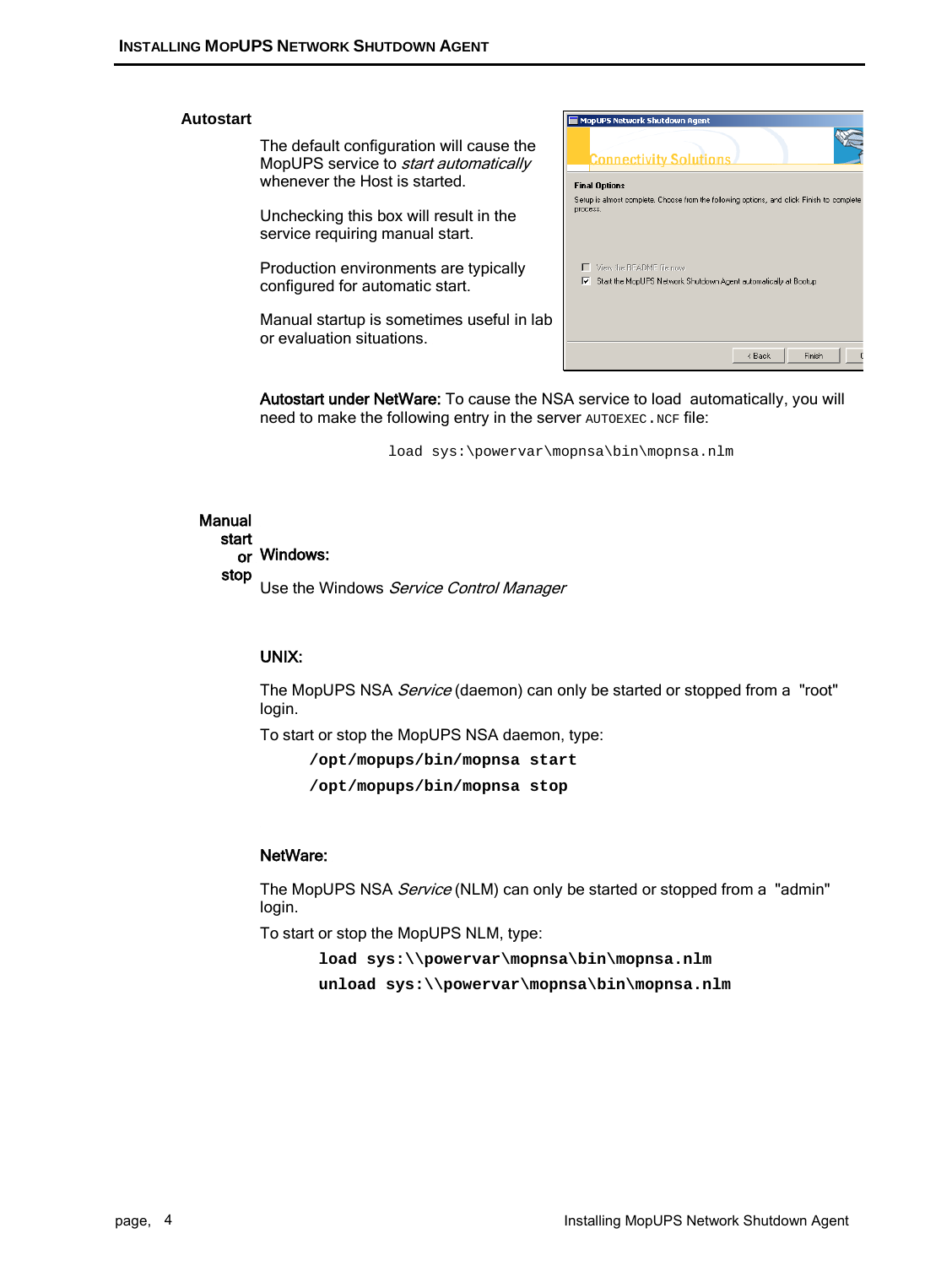## **APPENDIX A:**

**Methodology**

## **REMOTE SERVER SHUTDOWN UNDER NT/2000/XP**

#### **Suggested** Create a user account (MopUPS-PR)  $\mathbf{x}$ Enter the basic information for the new user on the Master Host G User name: MopUPS-PR Eull name MopUPS-PR AND ON EACH "Slave" Host to be shutdown Description: RemoteShutdownMaster by the master. To continue, click Next. **Add New User** Type and confirm a password for this user The password for the user account needs Password . . . . . . . to be the same on all Hosts. Confirm password: To continue, click Next.  $\times$ What level of access do you want to grant this user? Configure this User account as a (Power Users Group) Standard user member of a group that has rights to Users can modify the computer and install programs,<br>but cannot read files that belong to other users. Force Shutdown From A Remote (Users Group) Restricted user System. Users can operate the computer and save documents, but cannot install programs or make potentially<br>damaging changes to the system files and settings. Typically, the Administrators group will Other: Administrators  $\overline{\phantom{a}}$ have these rights. Administrators have complete and<br>unrestricted access to the<br>computer/domain Administrative Tools Configures administrative settings for your computer To confirm that the Administrator group has these rights, navigate to the Local **Local Security Policy** Security Policy control panel. 昂 Shortcut Local Security View and modify local security policy, Policy such as user rights and audit policies. In the Advanced User Management **opUPS-PR Properties**  $\overline{?}$ dialog, be sure that: General | Member Of | Profile | MopUPS-PR "User must change password at next logon" option IS NOT selected MopUPS-PR Full name: "Password never expires" IS selected RemoteShutdownMaste Description: □ User must change password at next logon User cannot change password  $\overline{\triangledown}$  Password never expires  $\Box$  Account is disabled

Account is locked out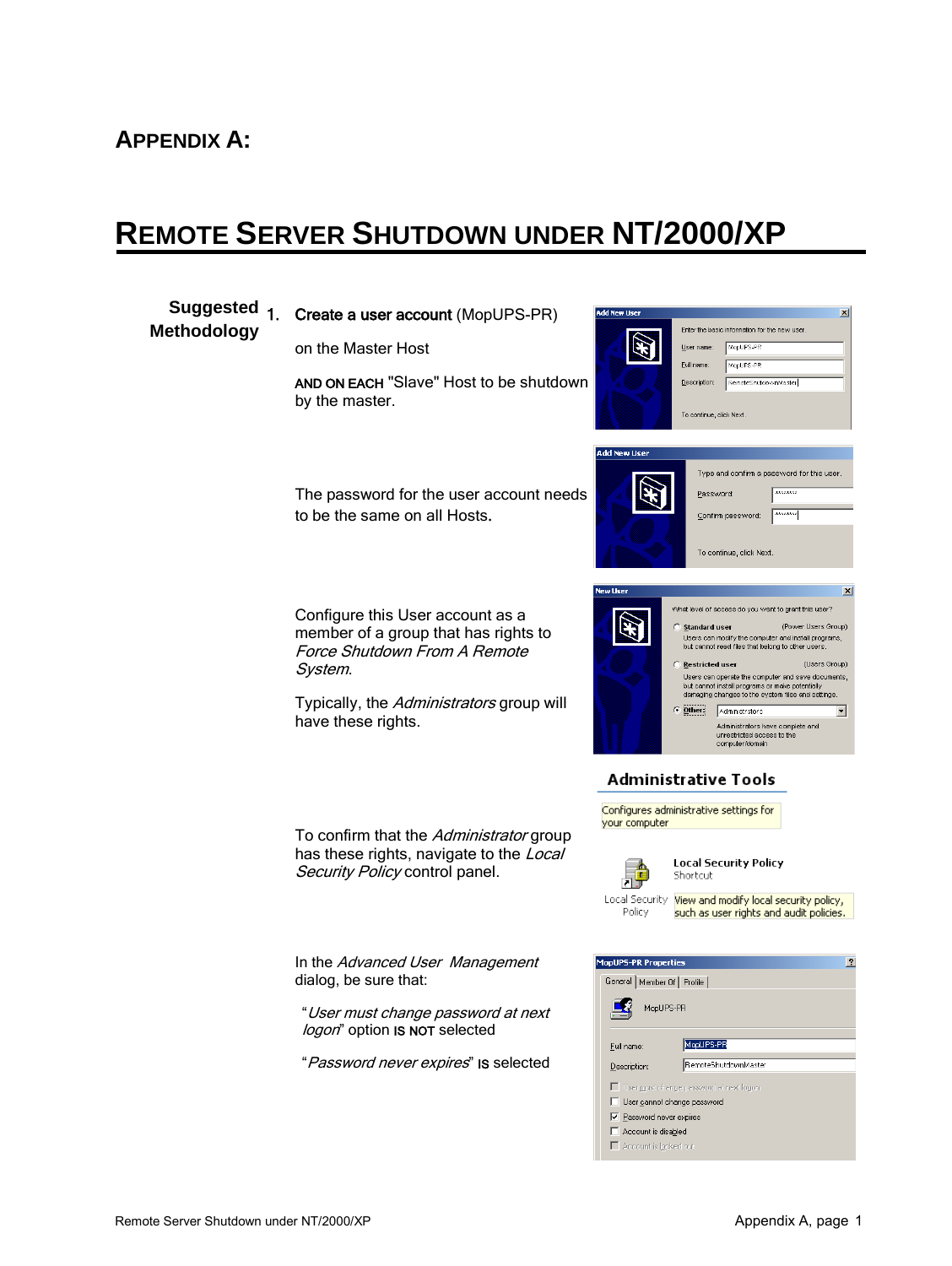#### **Suggested Methodology Cont'd** 2. Configure the MopUPS service on the Master Host

Open the Services Control Panel and locate the MopUPS\_PR service entry.

| <sup>为</sup> 。Services<br>ا التاك                                                                           |           |                                                              |         |              | $\sim$      |  |
|-------------------------------------------------------------------------------------------------------------|-----------|--------------------------------------------------------------|---------|--------------|-------------|--|
| $\mathbb{R}$<br>  肉 民  <br>$\blacksquare$<br>View<br>Action<br>$\blacksquare$ $\blacksquare$ $\blacksquare$ |           |                                                              |         |              |             |  |
| Tree                                                                                                        | Name      | Description                                                  | Status  | Startup Type | Log On As   |  |
| Services (Local)                                                                                            | MopUPS_PR | Monitors your UPS system(s) and reacts to UPS system events. | Started | Automatic    | .\MopUPS-PR |  |

Right-click the MopUPS\_PR service to access the service Properties dialog.

| <b>MopUPS_PR Properties (Local Computer)</b>                                   |                                        |        |  |
|--------------------------------------------------------------------------------|----------------------------------------|--------|--|
| General Log On   Recovery   Dependencies                                       |                                        |        |  |
| Log on as:                                                                     |                                        |        |  |
| C Local System account<br>Allow service to interact with desktop               |                                        |        |  |
| C This account:                                                                | MopUPS-PR                              | Browse |  |
| Password:                                                                      | <b>M M M M M M M M M M M M M M</b>     |        |  |
| Confirm password:                                                              | <b>READER DEDENING BEREADER DE DES</b> |        |  |
| You can enable or disable this service for the hardware profiles listed below: |                                        |        |  |

Configure the MopUPS-PR service to login using the Username and Password created in Step 1.

NOTE: MopUPS service must be stopped and then restarted before this change can take effect. The default startup type for MopUPS service is automatic.